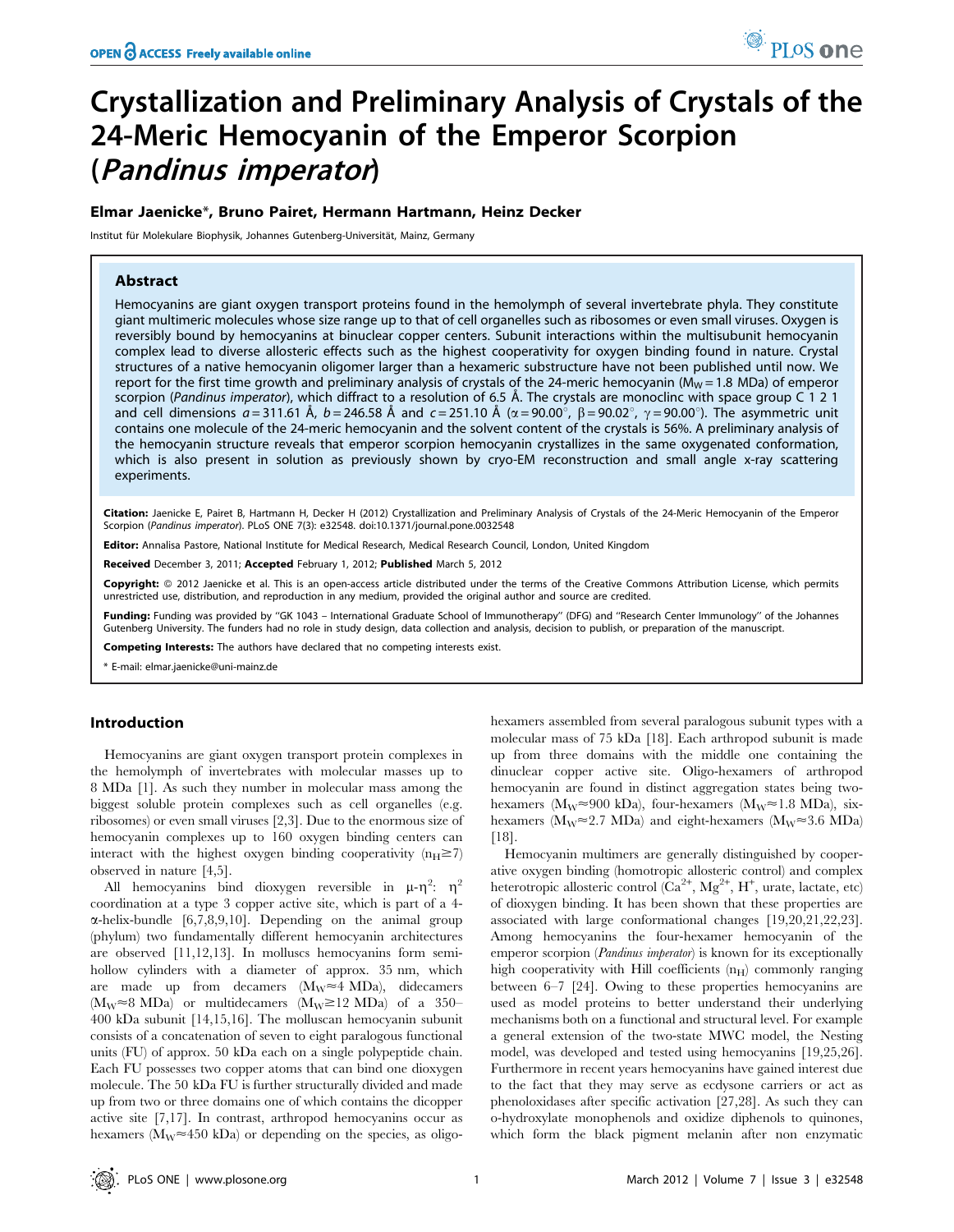reaction. The activation of hemocyanins to enzymes can be induced in various ways [28,29,30,31,32]. In oligo-hexameric arthropod hemocyanins a well characterized conformational change which exposes their active site to the solvent accompanies activation [33,34,35].

Structural investigations of arthropod hemocyanins were initiated with the crystal structures of two arthropod hemocyanins, i.e. the native hexamer from spiny lobster and the homohexamer of subunit II from horseshoe crab [8,9,36]. Oligo-hexameric hemocyanins have not been suitable for crystallographic analysis until now due to the fact that crystals of oligo-hexamers are difficult to grow most probably owing to the multiple conformational equilibria they manifest.

With the development of cryo-EM reconstruction several low and medium resolution structures of arthropod hemocyanin multimers have been solved in recent years. The cryo-EM structures of Limulus (48-mer) and Scutigera (36-mer) hemocyanin have been solved at 10 Å resolution [37,38]. Recently the cryo-EM structure of the emperor scorpion hemocyanin (24-mer) was presented at a resolution of  $6.8 \text{ Å}$  [33].

However, despite all the advances made with cryo-EM a hemocyanin multimer structure with atomic resolution most probably will only be solved by crystallographic analysis. As part of our endeavor to grow hemocyanin multimer crystals which ultimately diffract to atomic resolution, we present here for the first time the growth and a first analysis of crystals of the 24-meric hemocyanin of emperor scorpion which diffract to  $6.5 \text{ Å}$ resolution. The molecular mass in the asymmetrical unit of emperor scorpion hemocyanin crystals is one of the largest recorded in the PDB databank comparable to ribosomes, human DNA-dependent protein kinase or erythrocruorin [39,40,41].

## Materials and Methods

## Hemocyanin preparation

Emperor scorpions (Pandinus imperator) were obtained from ''Tropenhaus Hamburg'' (Hamburg, Germany). Hemolymph was collected by dorsal puncturing of the pericard and immediately diluted 1:2 with stabilization buffer [0.1 M Tris/ HCl,  $10 \text{ mM } MgCl<sub>2</sub>$ ,  $10 \text{ mM } CaCl<sub>2</sub>$ ,  $pH 7.8$ ] to prevent coagulation. Since only a few drops of hemolymph could be obtained from one scorpion, it was necessary to pool the hemolymph of several scorpions to obtain a sufficient hemolymph volume for purification. The hemolymph was centrifuged at 4500 g for 10 minutes at  $4^{\circ}$ C to remove cellular debris. The supernatant containing hemocyanin was applied to a Sephacryl S-300 16/60 HR size exclusion column (GE Healthcare Biosciences, Sweden). The column was eluted with stabilization buffer at a flow rate of 0.6 ml/min) at room temperature. Hemocyanin containing fractions were identified by their absorbance at 340 nm and stored at 4°C. Only fractions containing 24-meric hemocyanin were used for the experiments. The protein concentration of hemocyanin samples was determined by measuring the absorbance at 278 nm using the molar extinction coefficient  $[\epsilon_{278 \text{ (nm)}}]$ 1.04 ml\*mg<sup>-1\*</sup>cm<sup>-1</sup>] calculated for *Pandinus imperator* hemocyanin using sequence data of the subunits [42]. When necessary, hemocyanin samples were concentrated in Biomax-30K centrifugal filters (Millipore, Schwalbach, Germany).

## Crystallization

Crystals were grown by the ''hanging drop'' vapor diffusion method in Linbro plates covered with silanized cover slides (Hampton Research, Aliso Viejo, USA). Briefly, 5 µl of a 20 mg/ ml hemocyanin solution were mixed with  $5 \mu$ l of reservoir solution

#### Table 1. Crystallographic parameters.

| Wavelength                    | $1.54 \text{ Å}$                                                              |  |
|-------------------------------|-------------------------------------------------------------------------------|--|
| Space group                   | C121                                                                          |  |
| Unit cell                     | $a = 311.61$ Å, $b = 246.58$ Å, $c = 251.10$ Å                                |  |
|                               | $\alpha = 90.00^{\circ}$ , $\beta = 90.02^{\circ}$ , $\gamma = 90.00^{\circ}$ |  |
| <b>Resolution limits</b>      | 26.8- 6.5 Å (6.7 – 6.5 Å)                                                     |  |
| Number of unique reflections  | 36109 (2694)                                                                  |  |
| $\mathsf{R}_{\mathsf{merge}}$ | 0.18(0.76)                                                                    |  |
| $I/\sigma(I)$                 | 7.5(2.0)                                                                      |  |
| Completeness                  | 97.3% (99.2%)                                                                 |  |
| R (after PHASER)              | 0.43                                                                          |  |

doi:10.1371/journal.pone.0032548.t001

[100 mM Tris/HCl buffer, pH 7.8, containing 2.0% (w/v) PEG [poly(ethylene glycol)] 6000, 1.0 M NaCl, 10 mM  $CaCl<sub>2</sub>$  and 10 mM  $MgCl<sub>2</sub>$ ] and left to equilibrate in the sealed well at 20°C.

#### Data collection and analysis

Prior to data collection the crystals were soaked in mother liquor containing 25% glycerol as cryoprotectant for 30 to 60 seconds. Crystals were then flashed cooled in the gas stream of a cryostream system (Oxford Cryosystems, Oxford, United Kingdom), with a nitrogen gas temperature of 100 K. The crystals diffracted to  $6.0 \text{ Å}$  resolution on a Microstar rotating anode (Bruker AXS, Karlsruhe, Germany) equipped with HELIOS x-ray optics (Bruker AXS, Karlsruhe, Germany) and a ''mar345'' image plate detector (MARresearch, Norderstedt, Germany).

Three datasets were collected from the same crystal. For "dataset A" 65 exposures (exposure time: 1200 seconds) were



Figure 1. Emperor scorpion hemocyanin crystal. The crystals have the form of small bipyramids and grow to a maximum dimension of 500 µm within weeks after their appearance. The light blue color of the crystals indicated that hemocyanin molecules in the crystal are at least partially oxygenated. This crystal was used to measure the dataset. doi:10.1371/journal.pone.0032548.g001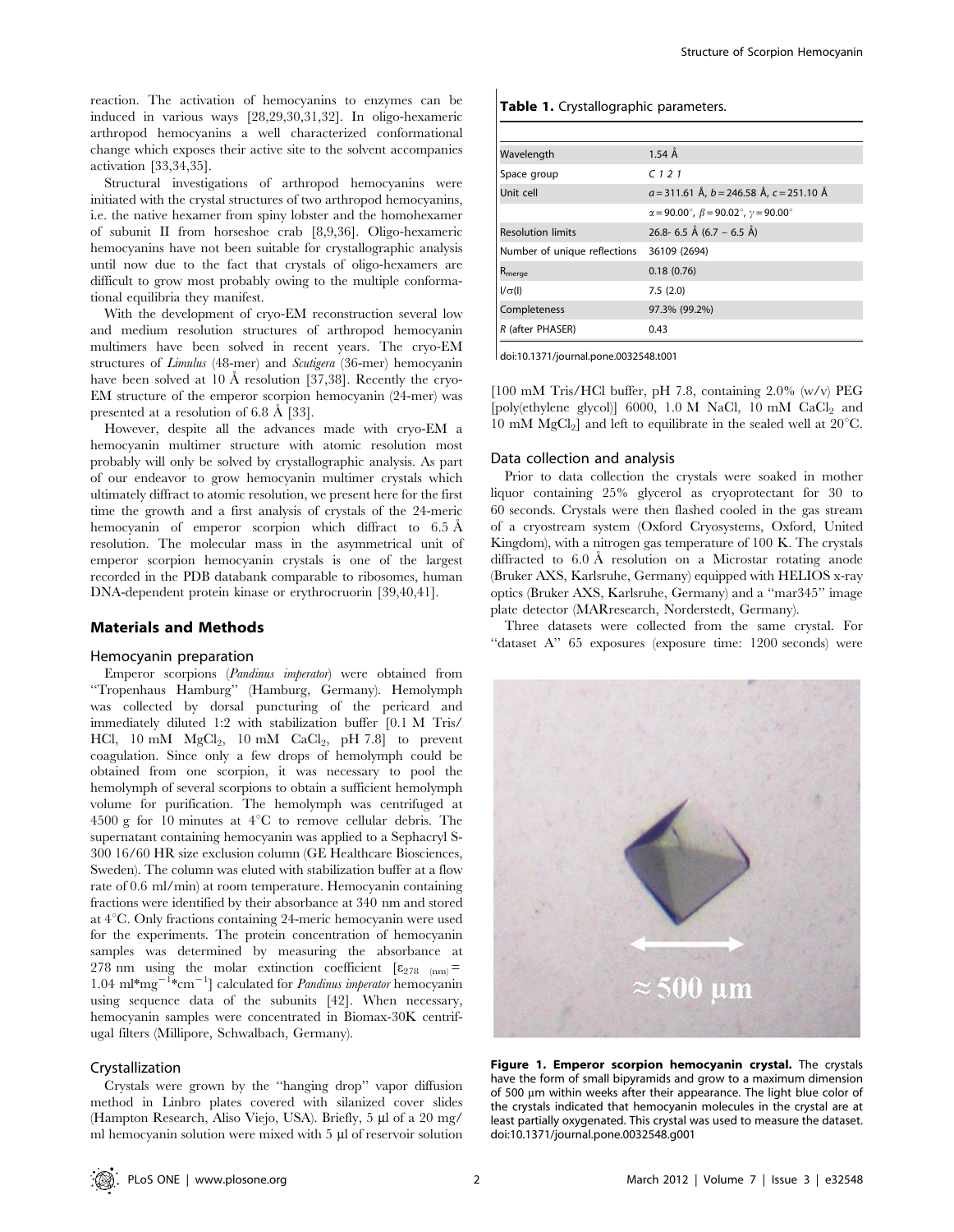

Figure 2. Pseudoatomic model of Emperor scorpion hemocyanin used for molecular replacement. The 24-meric hemocyanin model was obtained by rigid body fit of homology models of the respective subunits into a electron density obtained by cryo-EM reconstruction [33]. For molecular replacement a 12-mer consisting of hexamers H1/H2 was successfully used as search model. Color legend (in brackets the corresponding subunit name in Eurypelma hemocyanin is given [47]): SU-3a (Eury-a) = green, SU-5b (Eury-b) = grey, SU-3c (Euryc) = brown, SU-5a (Eury-d) = yellow, SU-6 (Eury-e) = pink, SU-2 (Eury $f$ ) = blue, SU-4 (Eury-g) = red. doi:10.1371/journal.pone.0032548.g002

collected for  $49^{\circ}$  with an increment of  $0.75^{\circ}$  and a crystal detector distance of 350 mm. For ''dataset B'' 106 exposures (exposure time:  $2400$  seconds) were collected for  $106^{\circ}$  with an increment of  $1.00^{\circ}$  and a crystal detector distance of 400 mm. For "dataset C" 63 exposures (exposure time: 2400 seconds) were collected for  $63^\circ$ with an increment of  $1.00^{\circ}$  and a crystal detector distance of 400 mm. Data was processed with the XDS program package (Version: January 30, 2009) and data statistics are shown in Table 1 [43]. The space group was determined using the program POINTLESS (Version 1.4.2) from the CCP4 program suite [44]. For molecular replacement with PHASER a search model of Pandinus hemocyanin was built. Briefly, homology models of the different subunits types (2, 3a, 3c, 4, 5a, 5b, 6) were calculated with MODELLER (v9.9) using the structure of a hemocyanin subunit of Limulus polyphemus (PDB code: 1NOL) [8,45]. The model of the 24-meric hemocyanin was obtained by rigid body fitting of the homology models of the respective subunits into the electron density of the resting state of Pandinus hemocyanin (EM-databank code: 5100) obtained by Cryo-EM reconstruction [33]. For rigid body fitting of the homology models into the electron density CHIMERA was used [46].

#### Results and Discussion

Crystals of the 24-meric hemocyanin of the emperor scorpion (Pandinus imperator) were grown by the hanging-drop vapor diffusion method. Small bipyramidal shaped single crystals appeared between three and ten weeks after setup of the experiment. The crystals grew to a maximum dimension of  $500 \mu m$  within weeks after their appearance (Fig. 1). The light blue color of the crystals indicated that hemocyanin molecules in the crystal are at least partially oxygenated. A complete dataset of a crystal, which diffracted to a resolution of  $6.5 \text{ Å}$ , was recorded. The crystals are monoclinc with space group C 1 2 1 and cell dimensions  $a = 311.61 \text{ Å}$ ,  $b = 246.58 \text{ Å}$  and  $c = 251.10 \text{ Å}$  $(\alpha = 90.00^{\circ}, \beta = 90.02^{\circ}, \gamma = 90.00^{\circ})$ . The content of the asymmetric unit was analyzed by molecular replacement. A first analysis suggested that the asymmetric unit contains one copy of the 24 meric hemocyanin with a Matthew's coefficient  $(V_m)$  of 2.79  $\AA^3/$ Da and a solvent content of 56%. For molecular replacement search a pseudoatomic model of the 24-meric hemocyanin taking into account the different subunit types was calculated based on the electron density of a recent  $6.8 \text{ Å}$  cryo-EM reconstruction [33] (Fig. 2). In order to keep preexisting information about the quaternary structure to a minimum, a first search was conducted searching for four copies of a hexamer cut out from the 24-meric hemocyanin model. However, this search did not produce a meaningful result. Accordingly a second attempt was made by searching for two copies of 12-mer cut out from the 24-mer. This search successfully produced a 24-mer model having the same quaternary structure as the 24-mer from the cryo-EM reconstruction. Thus the molecular mass in the asymmetrical unit of emperor scorpion hemocyanin crystals is one of the largest in the PDB



Figure 3. Electron density at the active site. Calculated electron density  $(2F_0-F_C \text{ map}, 1\sigma \text{ contour level})$  of SU-5b A) with all copper and dioxygen atoms included in all 24 subunits of the molecular replacement model, B) with all copper and dioxygen atoms omitted in the molecular replacement model. The molecular replacement model included all side chains, but for reason of clarity only the six histidines coordinating the active site are shown. Color coding: backbone atoms = green, carbon = grey, nitrogen = blue, copper = orange, oxygen = red. doi:10.1371/journal.pone.0032548.g003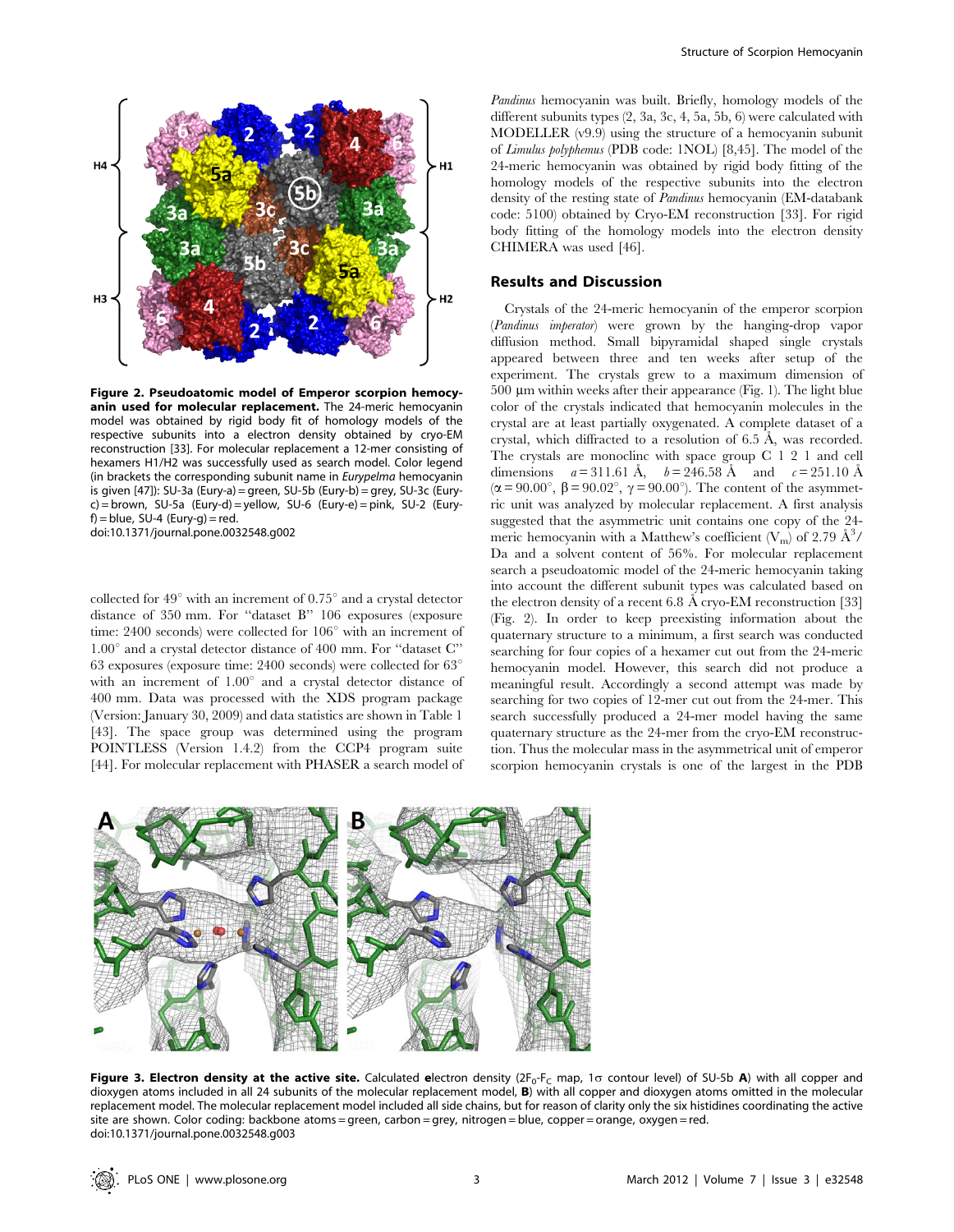

Figure 4. Electron density within the spatial volume of a subunit omitted in the model. One copy of SU-5b (Fig. 2, circled), which forms the central ring of subunits, was omitted from the 24-mer and electron density were calculated from the resulting 23-mer. Electron density, which accounts for secondary structure elements such as  $\alpha$ -helices, can clearly be identified in the free space of the omitted subunit 5b. doi:10.1371/journal.pone.0032548.g004

databank comparable to ribosomes, human DNA-dependent protein kinase and erythrocruorin [39,40,41].

#### Quality of the electron density and model bias

The R-factor of the model after molecular replacement was 0.43, which is not unreasonably high taking into account the resolution of the dataset and the fact that no further refinement of the model was made. The quality of the electron density obtained as a result of molecular replacement is very good taking into account its resolution of  $6.5 \text{ Å}$  (Fig. 3). However, the resulting electron density is likely to be biased by the phases of the search model. A detailed evaluation of model bias as well as refinement of the complete structure are difficult given the enormous size of the protein complex and thus are objective of future work.

In order to get a first estimate of the model bias the electron density was calculated from models, which lacked certain parts. Thus electron density in the spatial volume of the lacking part of the model is not influenced by phase information from the lacking part of the model. This consequently allows within a certain range to distinguish if observed structural features originate from the model or not. In a first trial all active sites were omitted from the model used for calculating phasing. The oxygenated active site of hemocyanin consists of a dioxygen molecule and two copper atoms, which are coordinated by six histidine residues. In the electron density obtained with the 24-meric hemocyanin model obtained from molecular replacement, which includes the oxygenated active site in all 24 subunits, electron density is present in the region, where the active site is expected (Fig. 3A). If in a modified model the copper atoms and dioxygen molecules are deleted in all 24 subunits and electron density is recalculated, electron density is still present in the region normally occupied by copper and dioxygen (Fig. 3B). This indicates that the electron density in the region of the active site is essentially independent from the model input, an excellent indication of the trustworthiness of the model. Nevertheless, the form of the electron density varies to a small extent if the molecules of the active site are present or absent.

In a second trial even bigger parts of the model used for phasing were omitted. The hemocyanin of the emperor scorpion is a 24 mer made up from seven paralogous subunit types (Fig. 2). To check the effect of omitting a bigger substructure one copy of subunit 5b (75 kDa), which is located in the center of the hemocyanin molecule, was deleted from the model used for calculating phases. This means that a 23-mer instead of a 24-mer was used for calculating the electron density (Fig. 2, circled subunit 5b). Unexpectedly in the empty space, which formerly was

occupied by subunit 5b, almost the complete electron density accounting for  $\alpha$ -helices and even that active site could be identified (Fig. 4). This result indicates that model bias in the electron density is not as big as might be suspected, because no preexisting information (i.e. model or non crystallographic symmetry) was used for subunit 5b.

#### Hemocyanin conformation in the crystal

The pseudoatomic model of emperor hemocyanin obtained from cryo-EM and the model, which is the result of molecular replacement, are almost identical with respect to their conformation (Table 1). This shows that emperor scorpion hemocyanin crystallizes in the same conformation which is also found in solution (i.e. cryo-EM). The blue color of the crystals confirms that the active sites are oxygenated, which is also suggested by the clearly visible electron density observed in the region of the active site (Fig. 3). Small angle x-ray scattering (SAXS) experiments, which were made previously with the closely related 24-meric hemocyanin of tarantula, also suggest that emperor scorpion hemocyanin in the crystal is in a oxygenated conformation and not in a deoxygenated conformation (Table 2) [20].

#### Crystal packing

Despite the enormous size of the 24-meric hemocyanin molecule  $(20\times20\times10$  nm) the crystals are packed as most other protein crystals and do not contain an above average amount of water (Fig. 5). This is indicated by their Matthews coefficient (2.79  $A^3/Da$ ), which relates to a solvent content of the crystal of 56%. Within the crystal a manifold of different contacts exist between hemocyanin molecules such as for instance an extensive contact region between the outer corner of the 24-mer (subunits 2, 4 and

Table 2. Conformation of the 24-mer hemocyanin molecule.

| Method                | $\varphi_{\text{dode}}$ $(°)$ | $d_{\text{dode}}(\hat{A})$ | $S_{\rm dode}(\hat{A})$ |
|-----------------------|-------------------------------|----------------------------|-------------------------|
| X-ray, MR result      | 12                            | 110                        | 14                      |
|                       | 13                            | 110                        | 14                      |
| Cryo-EM<br>SAXS (oxy) | 19                            | 104                        | 18                      |
| SAXS (deoxy)          | 6                             | 103                        |                         |

 $\varphi_\text{dode} = \text{tilt}$  angle between 12-mers;  $\mathsf{d}_\text{dode} = \text{distance}$  between centers of 12mers,  $S_{\text{dode}}$  = distance of parallel shift of 12-mers against each other. SAXS data taken from [20]. Cryo-EM data based on a model constructed from [33]. doi:10.1371/journal.pone.0032548.t002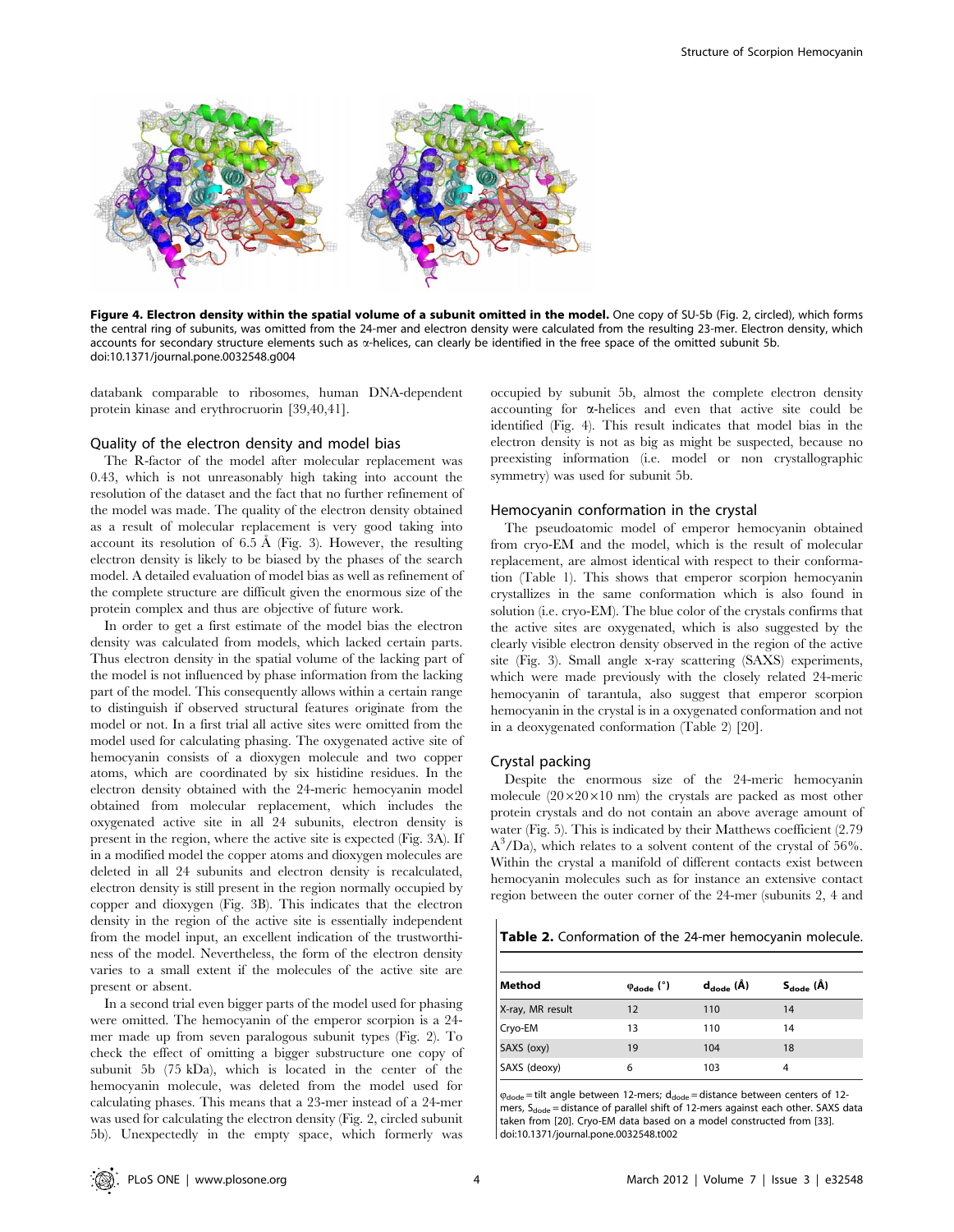

Figure 5. Packing of the hemocyanin crystal. Neighboring 24-mer molecules within a 5 Å distance around a 24-mer hemocyanin molecule are shown. There are 12 next neighbors grouped in an upper, middle and lower ring of four 24-mers each. A) Upper ring (light blue), middle ring (pale green) and lower ring (wheat). B) The central 24-mer and the lower ring. The spatial arrangement of the upper and lower ring is identical, thus the upper ring is not shown. The four 24-mers of the lower ring are colored in different colors to help in distinguishing them. C) The central 24-mer and the middle ring of 24-mers. The four 24-mers of the middle ring are colored in different colors to help in distinguishing them. Upper row: Top views, Lower row: side views.

doi:10.1371/journal.pone.0032548.g005

6) and the central cavity (subunits 3c and 5b) of an adjacent hemocyanin molecule (Fig. 5C). Interestingly an association of two 24-mers in a way similar to the 48-mer hemocyanin molecule of the horseshoe crab (Limulus polyphemus) is not observed [38]. We note however that a more detailed analysis of interactions will only be possible when a refined structure is available in the future. These detailed analyses are under way and we anticipate that they will shed important light not only on hemocyanin but also on the

#### References

- 1. van Holde K, Miller K (1995) Hemocyanins. Adv Protein Chem 47: 1–81.
- 2. Schuwirth B, Borovinskaya M, Hau C, Zhang W, Vila-Sanjurjo A, et al. (2005) Structures of the bacterial ribosome at 3.5 angström resolution. Science 310: 827–834.
- 3. Tsao J, Chapman M, Agbandje M, Keller W, Smith K, et al. (1991) The threedimensional structure of canine parvovirus and its functional implications. Science 251: 1456–1464.
- 4. Loewe R (1978) Hemocyanin in Spiders: V. Fluorimetric recording of oxygen binding curves, and its application to the analysis of allosteric interactions in Eurypelma californicum hemocyanin. J Comp Physiol 128B: 161–168.
- 5. Decker H, Sterner R (1990) Hierarchien in der Struktur und Funktion von sauerstoffbindenden Proteinen. Naturwissenschaften 77: 561–568.
- 6. Solomon E, Tuczek F, Root D, Brown C (1994) Spectroscopy of binuclear dioxygen complexes. Chem Rev 94: 827–856.
- 7. Cuff M, Miller K, van Holde K, Hendrickson W (1998) Crystal structure of a functional unit from Octopus hemocyanin. J Mol Biol 278: 855–870.
- 8. Hazes B, Magnus K, Bonaventura C, Bonaventura J, Dauter Z, et al. (1993) Crystal structure of deoxygenated Limulus polyphemus subunit II hemocyanin at 2.18 A resolution: clues for a mechanism for allosteric regulation. Protein Sci 2: 597–619.
- 9. Volbeda A, Hol W (1989) Crystal structure of hexameric haemocyanin from Panulirus interruptus refined at 3.2 A resolution. J Mol Biol 209: 249–279.
- 10. Rolff M, Schottenheim J, Decker H, Tuczek F (2011) Copper-O<sub>2</sub> reactivity of tyrosinase models towards external monophenolic substrates: molecular mechanism and comparison with the enzyme. Chem Soc Rev 40: 4077–4098.
- 11. van Holde K, Miller K, Decker H (2001) Hemocyanins and invertebrate evolution. J Biol Chem 276: 15563–15566.
- 12. Burmester T (2001) Molecular evolution of the arthropod hemocyanin superfamily. Mol Biol Evol 18: 184–195.

structure, assembly and function of organelle-sized macromolecular complexes found in living cells.

#### Author Contributions

Conceived and designed the experiments: EJ HD. Performed the experiments: EJ BP. Analyzed the data: EJ BP HH HD. Wrote the paper: EJ HD.

- 13. Lieb B, Altenhein B, Markl J, Vincent A, van Olden E, et al. (2001) Structure of two molluscan hemocyanin genes: Significance for gene evolution. Proc Natl Acad Sci USA 98: 4546–4551.
- 14. Gatsogiannis C, Markl J (2009) Keyhole limpet hemocyanin: 9 A˚ CryoEM structure and molecular model of the KLH1 didecamer reveals the interfaces and intricate topology of the 160 functional units. J Mol Biol 385: 963–983.
- 15. Gatsogiannis C, Moeller A, Depoix F, Meissner U, Markl J (2007) Nautilus pompilius Hemocyanin: 9 A˚ Cryo-EM Structure and Molecular Model Reveal the subunit Pathway and the Interfaces between the 70 Functional Units. J Mol Biol 374: 465–486.
- 16. Decker H, Hellmann N, Jaenicke E, Lieb B, Meissner U, et al. (2007) Minireview: Recent progress in hemocyanin research. Integr Comp Biol 47: 631–644.
- 17. Jaenicke E, Büchler K, Markl J, Decker H, Barends T (2010) Cupredoxin-like domains in hemocyanins. Biochem J 426: 373–378.
- 18. Markl J, Decker H (1992) Molecular structure of arthropodan hemocyanins. Adv Comp Environ Physiol 13: 325–376.
- 19. Menze M, Hellmann N, Decker H, Grieshaber M (2005) Allosteric models for multimeric proteins: oxygen-linked effector binding in hemocyanin. Biochemistry 44: 10328–10338.
- 20. Hartmann H, Decker H (2002) All hierarchical levels are involved in conformational transitions of the  $4\times6$ -meric tarantula hemocyanin upon oxygenation. Biochim Biophys Acta 1601: 132–137.
- 21. Hartmann H, Bongers A, Decker H (2004) Small-angle X-ray scattering-based three-dimensional reconstruction of the immunogen KLH1 reveals different oxygen-dependent conformations. J Biol Chem 279: 2841–2845.
- 22. Decker H, Hartmann H, Sterner R, Schwarz E, Pilz I (1996) Small-angle X-ray scattering reveals differences between the quaternary structures of oxygenated and deoxygenated tarantula hemocyanin. FEBS Lett 393: 226–230.